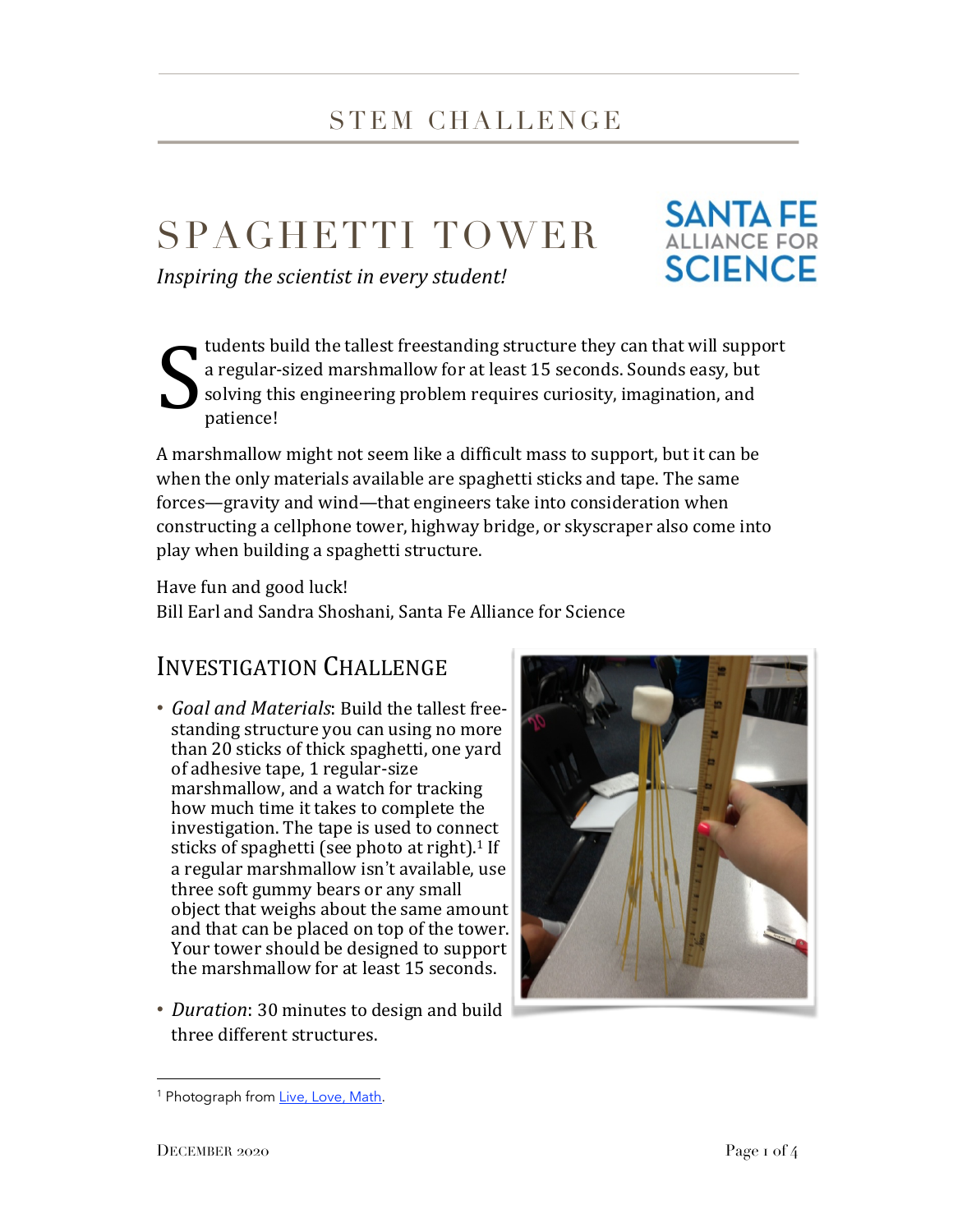#### • *Rules and Procedures*:

*Step 1: Read* all instructions and discussion questions.

*Step 2: Collect* your materials and *plan* how to build your first structure.

*Step 3: Build* your tower. The tower itself must stand on its own—it cannot be propped up by, or suspended from, another object. Break up the spaghetti sticks or tear apart the adhesive tape if you want smaller pieces. *Measure* the height of your first tower and write down the result.

*Step 4: Test* the strength of your structure by carefully placing the marshmallow (or other object) on the very top of the tower. Do not change the marshmallow's shape. Does your tower design pass the 15-second test?

*Step 5: Record* your results by photographing, videotaping, or drawing a diagram of the tower and marshmallow after the 15-second test period. *Write down* what happened even if the tower falls or breaks.

*Step 6:* Based on what you learned from the first tower, *design and build* a second tower that you believe will be

taller and stronger than the first. Write down the improvements you have made to your original design. Use a fresh set of materials to build the second tower. *Test* and *record* the results.

*Step 7:* Brainstorm how the second structure might be further improved. How might the design or materials be changed so that the third tower is taller and better supports the marshmallow's weight? *Build* a third structure using your new ideas. *Test* and *record* the results.

- *Questions for Discussion*: In your record of investigation results, answer each of the following questions.
	- 1. What forces cause the tower to tip over?
	- 2. What changes did you make to the tower design when building the second and third structure?
	- 3. What building techniques make the tower stronger?
	- 4. How did using tape connectors add strength to the tower?
	- 5. What features of your design helped your tower reach new heights?

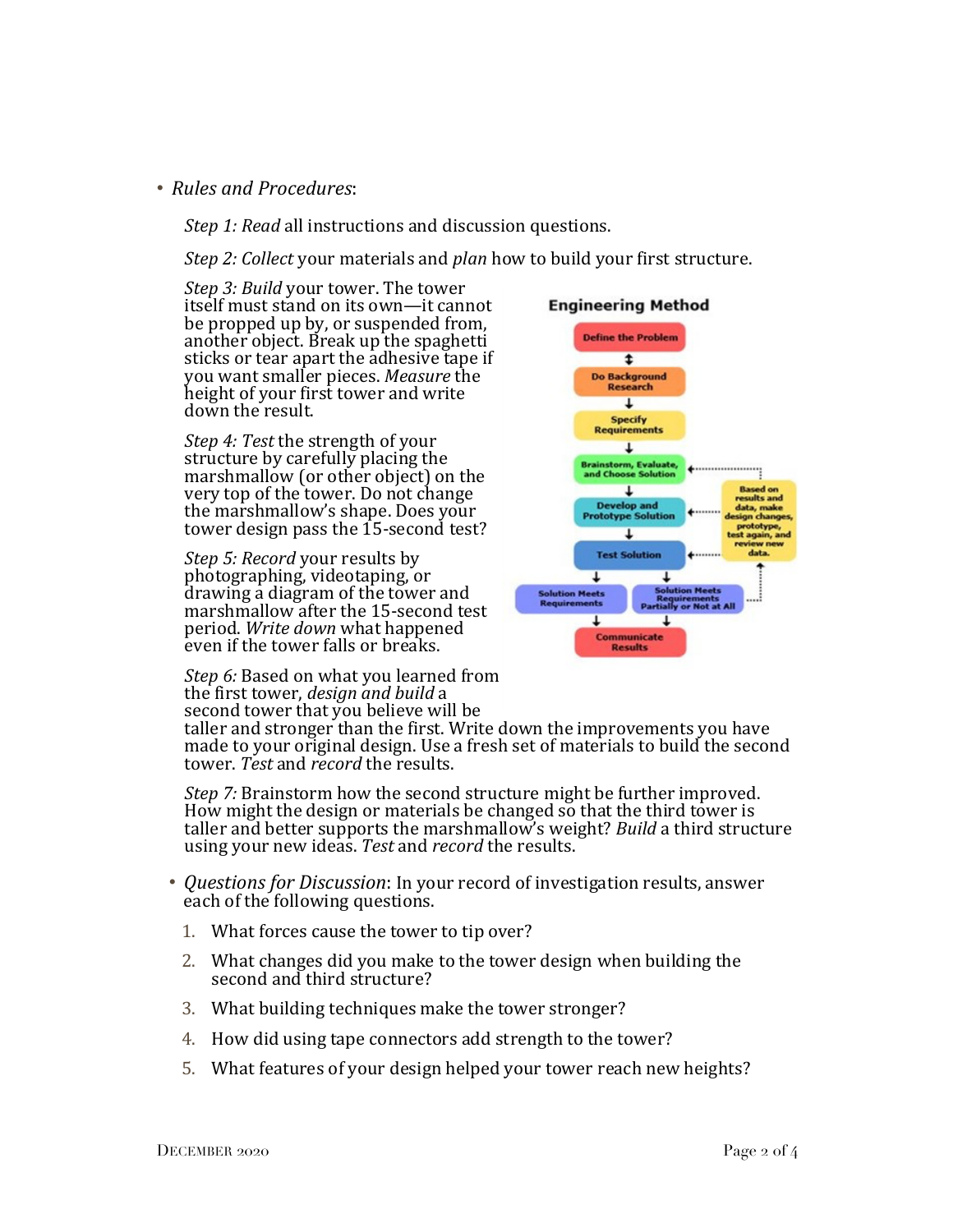- 6. Could you have built a stronger (not taller) tower with more of the same materials? What alternative materials might have produced a stronger tower?
- 7. How does a change in the size of the tower foundation (base) change the strength of the tower?
- 8. Engineers early ideas rarely work out perfectly. How does testing help improve your design?

## TEACHER'S CORNER2

#### NGSS 3–5: Engineering Design Process ETS1-2

Many forces are at work on towers. Gravity and the dead load of the tower push down; the ground pushes back up, and small air movements push from the side. A tower foundation distributes the structural load into the surrounding ground material and can help balance the sideways wind force. The size of the foundation depends on the strength of the supporting ground. A foundation placed in rock can be smaller than a foundation placed in sand or mud.

#### *KEY CONCEPTS*

- *Bending:* Combination of forces that causes one part of a material to be in compression and another part to be in tension.
- *Compression:* Force that squeezes material together.
- *Design Process:* Identify the problem, brainstorm, design, build, test, evaluate, share, redesign and rebuild.
- *Load-bearing members:* To support or strengthen a roof, bridge or other elevated structure with a network of beams and bars.
- *Mass:* The mass of an object is a measure of its resistance to acceleration. Mass is not the same as *weight*. An object on the moon would weigh less than it does on Earth because of the moon's lower gravity, but it would have the same mass on Earth as it does on the moon.
- *Tension:* A force that pulls material apart.
- *Truss:* Support something with a structure.

<sup>&</sup>lt;sup>2</sup> This activity is part of the National Aeronautical and Space Administration's Jet Propulsion Laboratory's *Engineering in the Classroom* tool for educators.